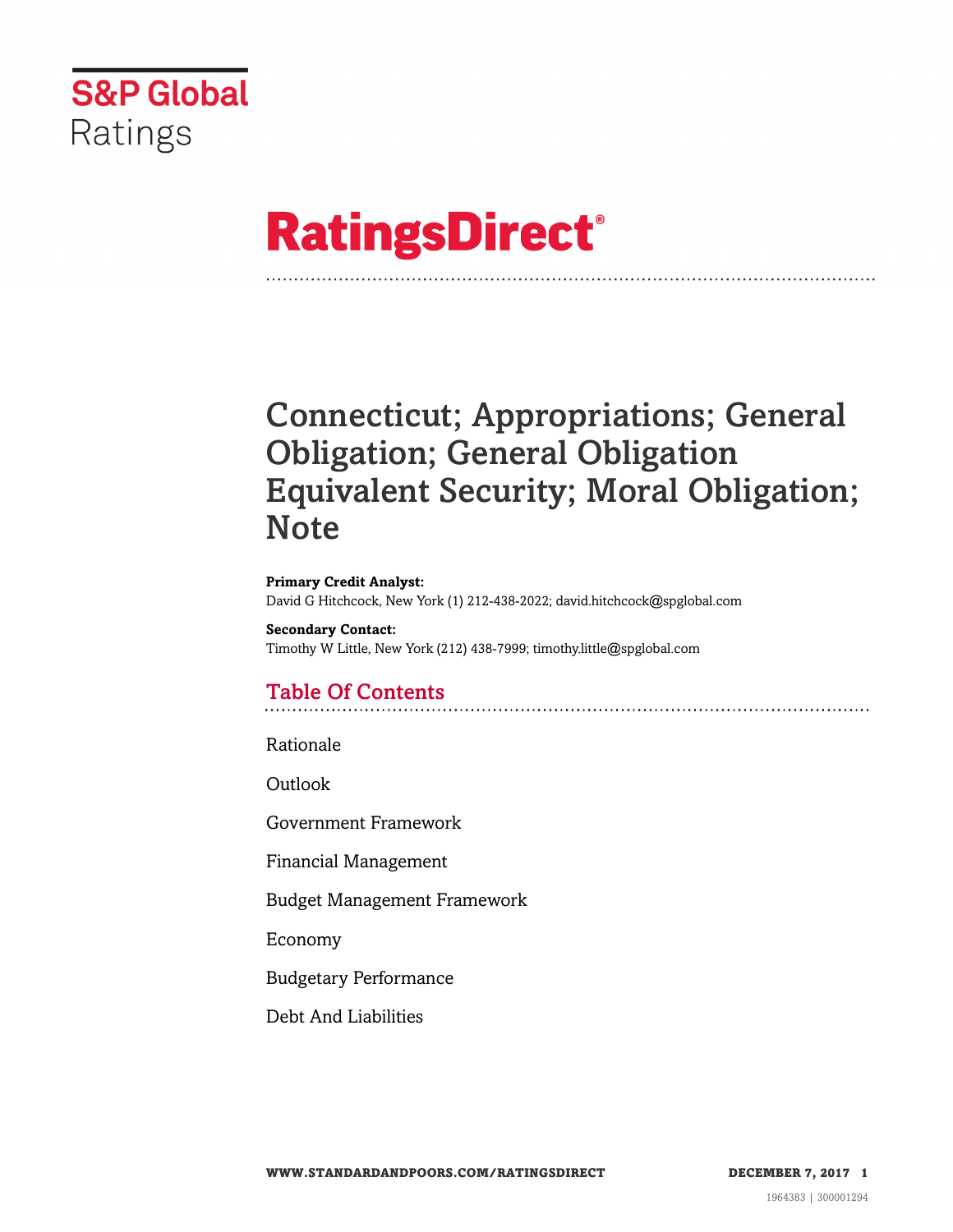| <b>Credit Profile</b>                                  |                |     |
|--------------------------------------------------------|----------------|-----|
| US\$450.0 mil taxable GO bnds ser 2017A due 01/15/2028 |                |     |
| Long Term Rating                                       | $A+$ /Negative | New |
| US\$400.0 mil GO BANs ser 2017A due 09/14/2018         |                |     |
| <b>Short Term Rating</b>                               | $SP-1+$        | New |

# <span id="page-1-0"></span>Rationale

S&P Global Ratings has assigned its 'A+' rating and negative outlook to the State of Connecticut's \$450 million taxable general obligation (GO) bonds (2017 series A). At the same time, S&P Global Ratings has affirmed its 'A+' rating on the state's approximately \$18 billion of GO debt outstanding, its 'A' rating on state appropriation-secured debt, and its 'BBB+' rating on state moral obligation debt. The outlook on all long-term debt is negative.

S&P Global Ratings has also assigned its 'SP-1+' short-term rating to Connecticut's series 2017A \$400 million GO bond anticipation notes (BANs), due Sept. 14, 2018. The BANs are also secured by a GO pledge, but are expected to be retired from proceeds of a future long-term GO bond issue.

The GO rating on Connecticut reflects our view of the following factors:

- The state's high income levels;
- A diverse economy;
- Ongoing revenue nearly matching ongoing expenditures, when including the effect of tax increases;
- Active monitoring of revenues and expenditures to identify and correct midyear budget gaps, as exemplified by midyear budget adjustments made in fiscal years 2015, 2016, and 2017, and expected to be made to address a new small mid-2018 budget gap that has recently been projected; and
- Adequate operating liquidity, despite negative generally accepted accounting principles (GAAP) fund balances.

Offsetting factors, in our opinion, include:

- Above-average debt, high unfunded pension liabilities, and large unfunded other postemployment benefit (OPEB) liabilities, all of which create what we believe are significant and growing fixed-cost pressures that restrain Connecticut's budgetary flexibility, as evidenced by a four-month delay in enacting the fiscal 2018-2019 biennium budget;
- Recent population declines and slow economic growth, combined with continued gradual job losses that are forecast for the well-paying financial sector, and which are expected to contribute to weak revenue growth over the next several years and lead to difficult budget-balancing decisions beyond the current biennium; and
- A history of cyclical budget performance, and currently weak financial reserves available to cushion against the next economic downturn.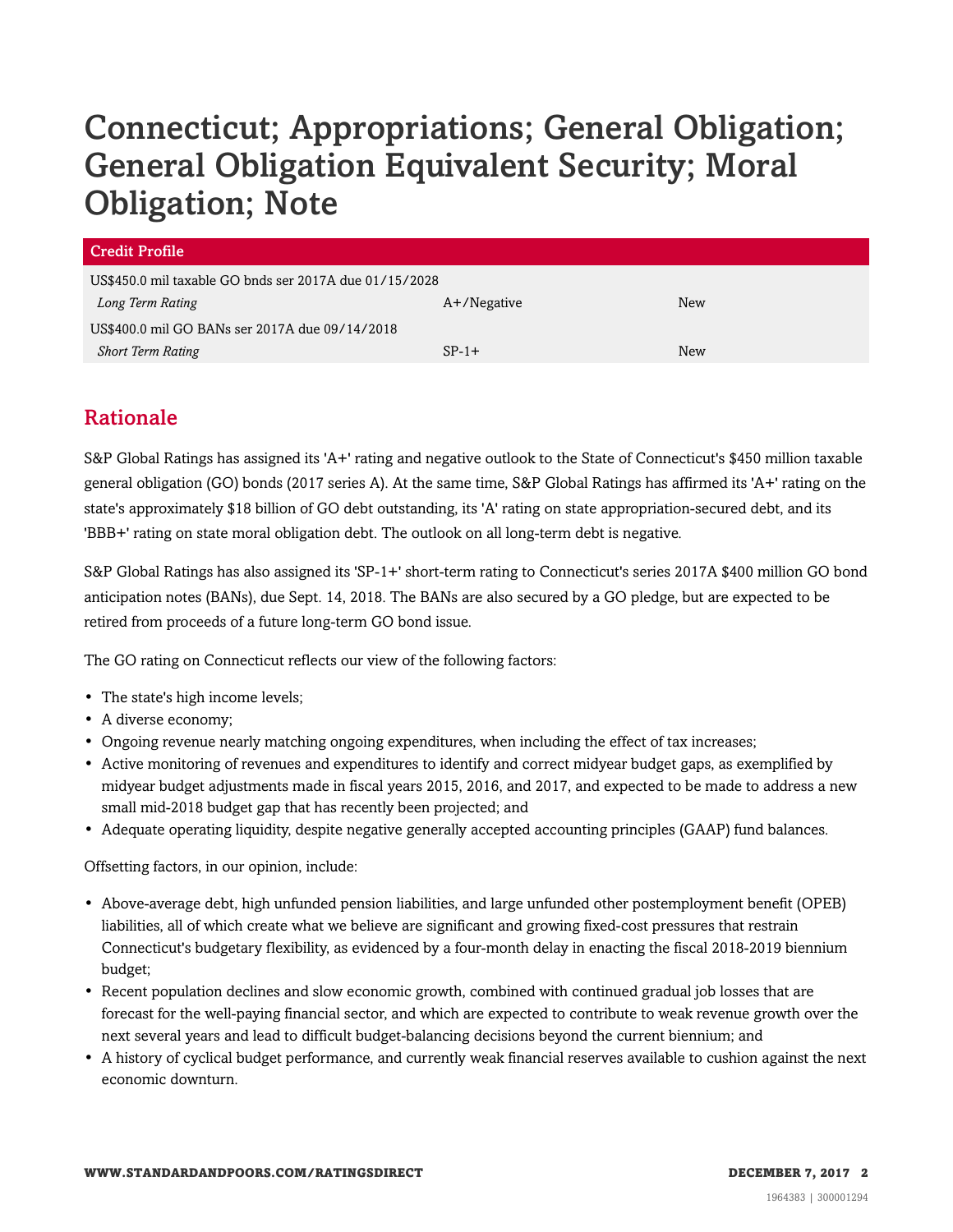The state enacted a bi-partisan 2018-2019 biennium budget four months late into the fiscal year that began July 1, 2017. The delay arose from a need to close large budget gaps resulting from a combination of weak income tax revenue growth; increased pension, OPEB, and Medicaid costs; and a resistance in the legislature to additional tax increases after several rounds of tax hikes in preceding bienniums. Resulting budget gaps were solved with the help of a new labor agreement that will produce savings in the current biennium, but will also require a 3.5% wage increase in each of fiscal years 2020 and 2021, as well as prohibit layoffs for four years and extend nonwage benefit provisions to 2027. Other gap-closing measures include a new hospital provider tax, designed so that hospitals will be held harmless for the tax increase after the effect of increased federal reimbursements; cuts in aid to local governments (in Connecticut local governments provide kindergarten to grade 12 [K-12] education); and cuts to higher education.

In total, the state originally projected a fiscal 2018 general fund budget gap of \$2.3 billion before budget-closing actions, or a large 13% of originally projected revenue. These actions involved \$1.7 billion of increased revenues and \$675 million of decreased expenditures. Gap-closing measures included \$700.0 million of workforce savings; \$343.9 million of new revenue from the hospital provider tax resulting in \$448.4 million of increased federal reimbursements, which will be offset by \$586.2 million in increased payments to hospitals; \$327.8 million of suspended sales tax transfers to a municipal revenue-sharing account; \$172.8 million of fund transfers into the general fund; \$159.6 million in education-related grant cuts to localities; \$68.4 million in reductions to higher education; and \$35.3 million of tobacco tax increases, among other items.

Connecticut estimates one-time budget items in fiscal 2018 add up to only \$173 million, or just 0.9% of revenue, which we view as essentially near structural balance, assuming no further revenue deterioration. Fiscal 2018 gap-closing actions largely carry over similarly to fiscal 2019. However, without reauthorization of the reductions in local aid in fiscal 2020 and a renewal of the hospital provider tax, the state projects a structural deficit of \$1.2 billion would rise up in fiscal 2020 due to nonrecurring items. However, if these two areas were reauthorized it would lower the projected 2020 structural gap to \$371 million, or 2% of projected revenue.

The state calculates \$5.5 billion of combined fixed costs for debt service, pension, and OPEB in fiscal 2018, totaling 29% of budgeted general fund expenditures, a slight increase from 28% in 2017, with \$91 million of this representing additional deposits into an OPEB trust fund beyond pay-as-you-go OPEB funding. Adding in \$2.6 billion of budgeted 2018 Medicaid payments would bring fixed costs up to 43% of 2018 expenditures. In addition, adding \$1.3 billion of other entitlement spending reported by the state in fiscal 2017 would bring the total fixed cost percentage up to 50%. In our view, fixed costs are high and could potentially squeeze remaining unrestricted budget areas such as local aid, higher education, and to a lesser extent transportation, in the event of future budget gaps. A January pension agreement with the state employee union has helped control fixed cost growth in the near term by smoothing out what would have been a potential spike in pension payments over the next few years and pushing amortization of some unfunded pension liabilities payments into later years. At the same time, it conservatively lowered the state employees' retirement system assumed rate of return to a more conservative 6.9% from 8.0% (see "Connecticut's Recent Pension Agreement With Unions Could Be Mildly Positive For the State," published Jan. 23, 2017, on RatingsDirect). The lower return assumption, as well as a drop in the teacher retirement system assumed rate of return to 8.0% from 8.5%, has had the effect of raising actuarial liabilities, offset by a strong 13.6% investment return realized for the one year through September 2017.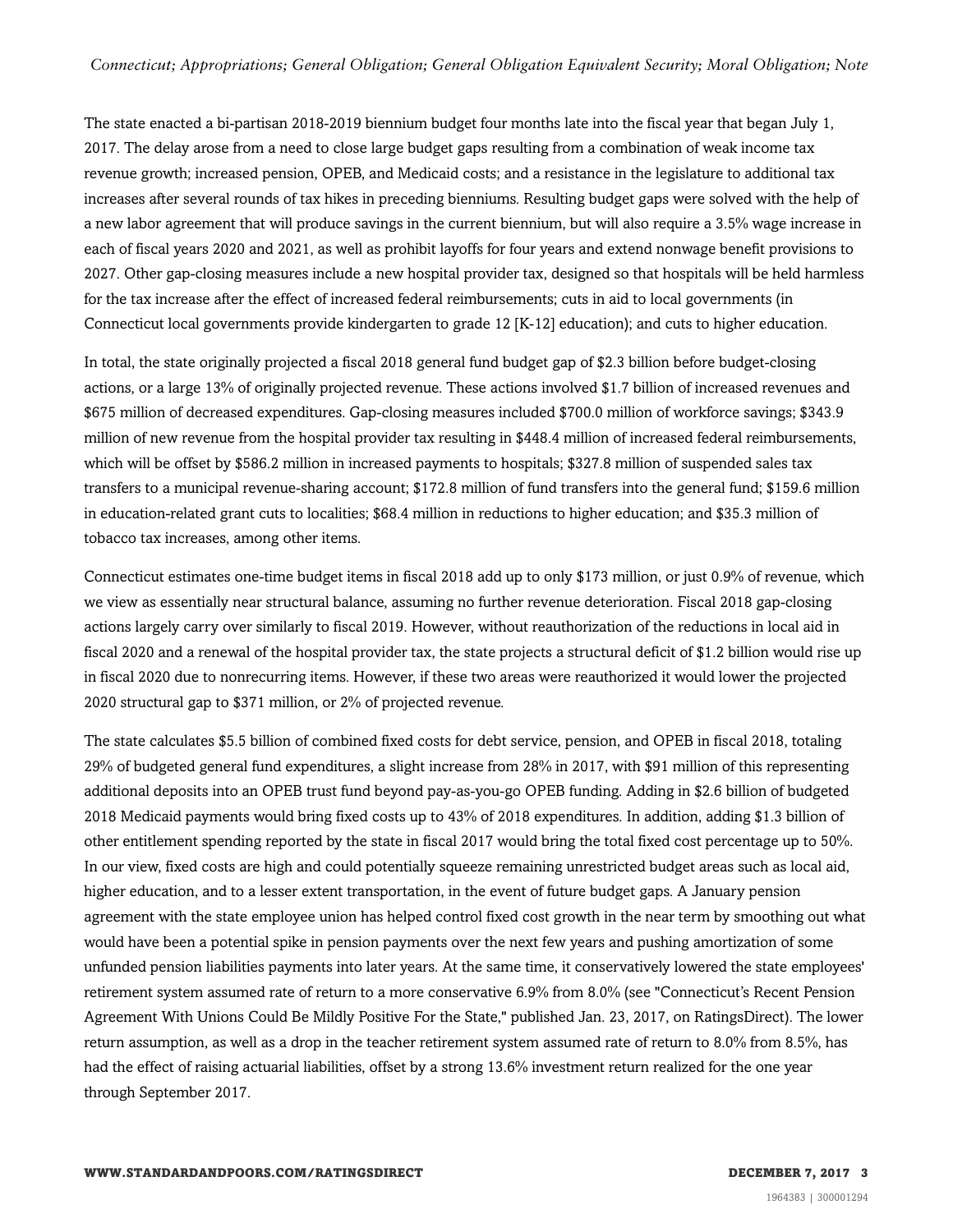Despite the recent budget enactment, the state comptroller has subsequently projected a mid-2018 revenue shortfall of \$208 million, or 1.1% of fiscal 2018 budgeted expenditures, absent corrective measures. State law requires the governor to propose deficit mitigation measures when a proposed deficit is 1% of expenditures or larger. We anticipate that the state will enact new midyear budget measures to eliminate the operating deficit, particularly as the new projected midyear deficit is about the same size as the fiscal year-end 2017 budget stabilization fund (BSF) balance of \$213 million, or a relatively slim 1.2% of 2017 expenditures. Nevertheless, Connecticut projects weekly total cash balances of \$1.5 billion-\$2.6 billion in fiscal 2018, with the exception of several weeks in December when cash will be drawn down for capital projects from bonds whose sale was delayed by the late enacted budget. The state has no plans for external cash flow financing.

On a GAAP basis, the state had a general fund balance deficit of \$614 million at the end of fiscal 2016, the last audited year, or 3.3% of expenditures.

Despite budget travails, the state still ranks first in per capita income at 141% of that of the U.S. in 2016. The economy continues to grow, although more slowly than that of the nation, despite a 0.2% population decline in 2016. Connecticut has regained about 73% of the jobs lost in the last recession. IHS Markit forecasts real gross state product growth of 1.6% in 2017, 1.8% in 2018, and 1.8% in 2019. Loss of jobs in the well-paying financial sector has contributed to revenue weakness, but the remaining above-average proportion of jobs in this sector still represents a wealthy tax base, and financial sector employment has started to slowly grow again in 2017. State defense industries could also do well if federal defense spending escalates. Connecticut retains legal authority to make cuts in local aid, although further large cuts may be politically difficult. The state has been making full actuarial pension contributions for five years, and has been operating with near structural balance, despite the need for multiple midyear budget corrections.

At the same time, we view state long-term liabilities as high and growing. We calculate tax-backed debt at 9.0% of personal income at fiscal year-end 2016, the last audited fiscal year, and unfunded pension liabilities are also high at 13.9% of personal income as of a 2017 Governmental Accounting Standards Board (GASB) 67 basis, a small decrease from the year before due to good pension investment performance, while the state's combined pension-funded ratio on a GASB basis is low at 46%, but an improvement in 2017 from 41% in 2016 due to strong investment returns. We view the state unfunded OPEB as high at \$21.9 billion, or 8.8% of income, although it has declined and stabilized in recent years due to partial funding of an OPEB trust fund. However, state debt and pension ratios are approaching levels that could each trigger a one-notch downgrade under our state rating criteria.

We believe pending federal tax reform's disallowance of certain state and local tax deductions on federal tax returns could have a potential disproportionate effect on high tax states, such as Connecticut (see "U.S. Tax Reform: Legislation Lay Groundwork For Reshaping The Federal-State Fiscal Relationship," published Dec. 4, 2017.)

Based on the analytic factors we evaluate for states, on a scale of '1.0' (strongest) to '4.0' (weakest), we have assigned a composite score of '2.3' to Connecticut.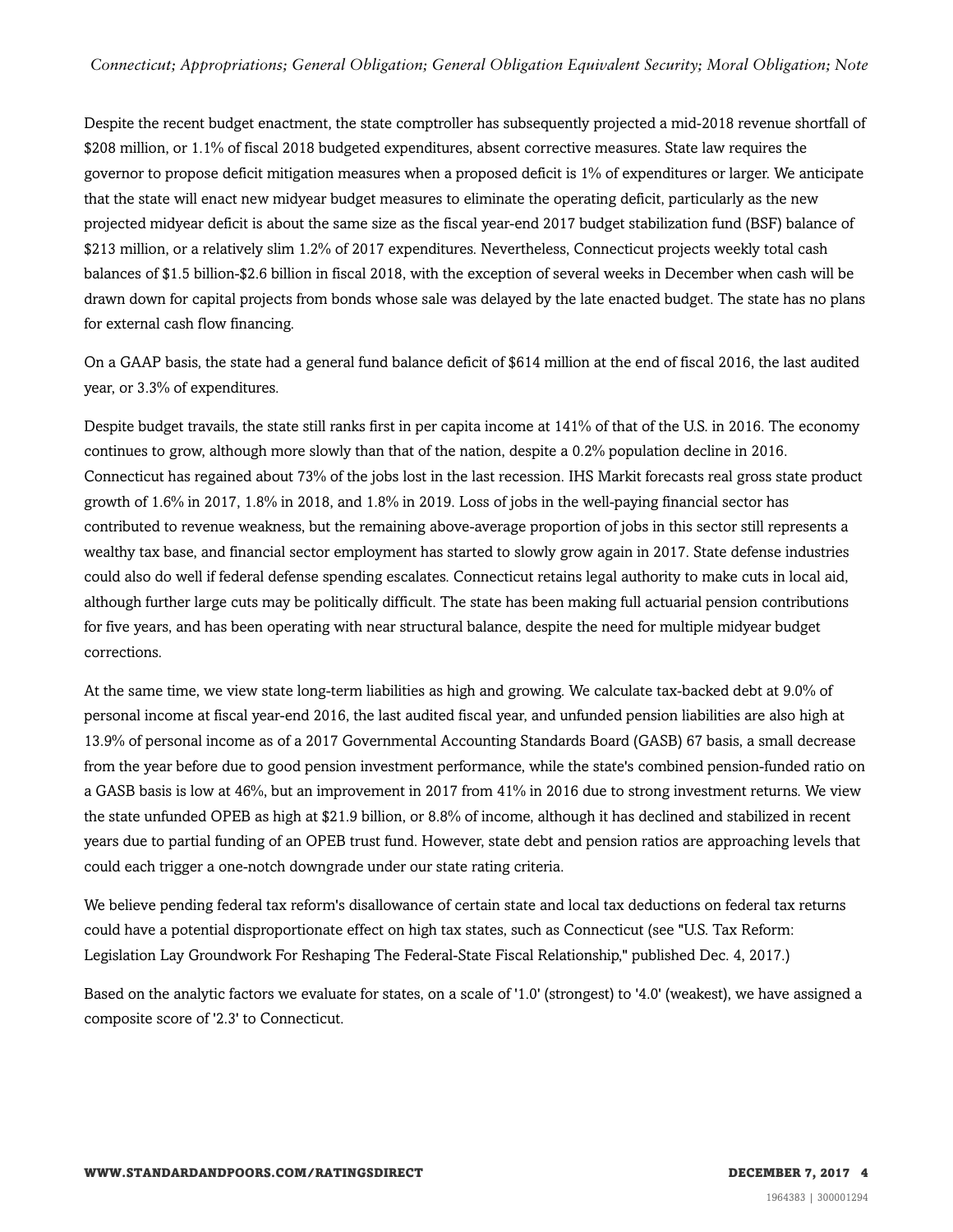## <span id="page-4-0"></span>**Outlook**

The negative outlook represents a one-in-three chance we could lower the rating during our two-year outlook horizon. The outlook reflects what we believe to be increasing constraints on achieving long-term structural balance, highlighted by Connecticut's delay in enacting a fiscal 2018-2019 biennium budget. These budget constraints include revenue weakness because of slow economic growth and recent population decline and reduced revenue-raising flexibility after substantial tax increases were instituted in the past two biennium budgets. We believe several recent high profile relocations of various business headquarters out of state have reduced political willingness for further broad-based tax increases. At the same time, we believe there is less expenditure flexibility following implementation of reductions in state aid to localities; implementation of a recent labor agreement that reduced costs, but also created fixed pay schedules and prohibits layoffs over the next four years; and rising fixed-debt service, pension, and OPEB expenditures. Should economic growth come in below the budget forecast and lead to further significant midbiennium budget gaps that appear politically difficult to close, we could lower the rating. Although Connecticut has been operating with close-to-structural balance, we are concerned that potential future state aid cuts could also diminish the state's long-term economic attractiveness should they materially impact local property tax rates, municipal services, or the quality of local education. However, if economic growth comes in at or above the state's budget forecast, fixed costs could conversely contribute to favorable operating surpluses that improve Connecticut's fiscal posture and allow us to revise the outlook on the state to stable.

#### <span id="page-4-1"></span>Government Framework

The government framework, including fiscal policy and intergovernmental funding within which each state taxes, spends, and issues debt, influences Connecticut's ability to manage through economic cycles.

A key feature of Connecticut's governmental framework is a balanced budget requirement. A voter-approved amendment to the state constitution provides that the amount of general budget expenditures authorized in any fiscal year shall not exceed the estimated amount of revenue for that fiscal year. In developing its budget, Connecticut operates under a constitutional expenditure cap that limits spending growth to the greater of personal income growth or the inflation rate, unless the governor declares a state of emergency, or three-fifths of each house of the legislature votes to exceed the limit due to extraordinary circumstances. The expenditure cap excludes certain pension payments, debt service, and federal grants and matching payments. There is no statutory or constitutional prohibition against borrowing for operating purposes. Connecticut is authorized to issue GO debt, special tax obligation debt, and special obligation and revenue debt. Debt outstanding, authorized and payable from the general fund, is limited by statute to 1.6x total general fund tax receipts. Cancellation of debt authorization must be considered by state statute when Connecticut's debt approaches 90% of the state debt limit.

There are no constitutional or statutory provisions providing for, or precluding, a priority of payment for GO debt service over other claims of the state. Funds for debt service are "deemed to be appropriated" and, as part of the contract between bondholders and Connecticut, the state must appropriate all amounts necessary for the punctual payment of principal and interest.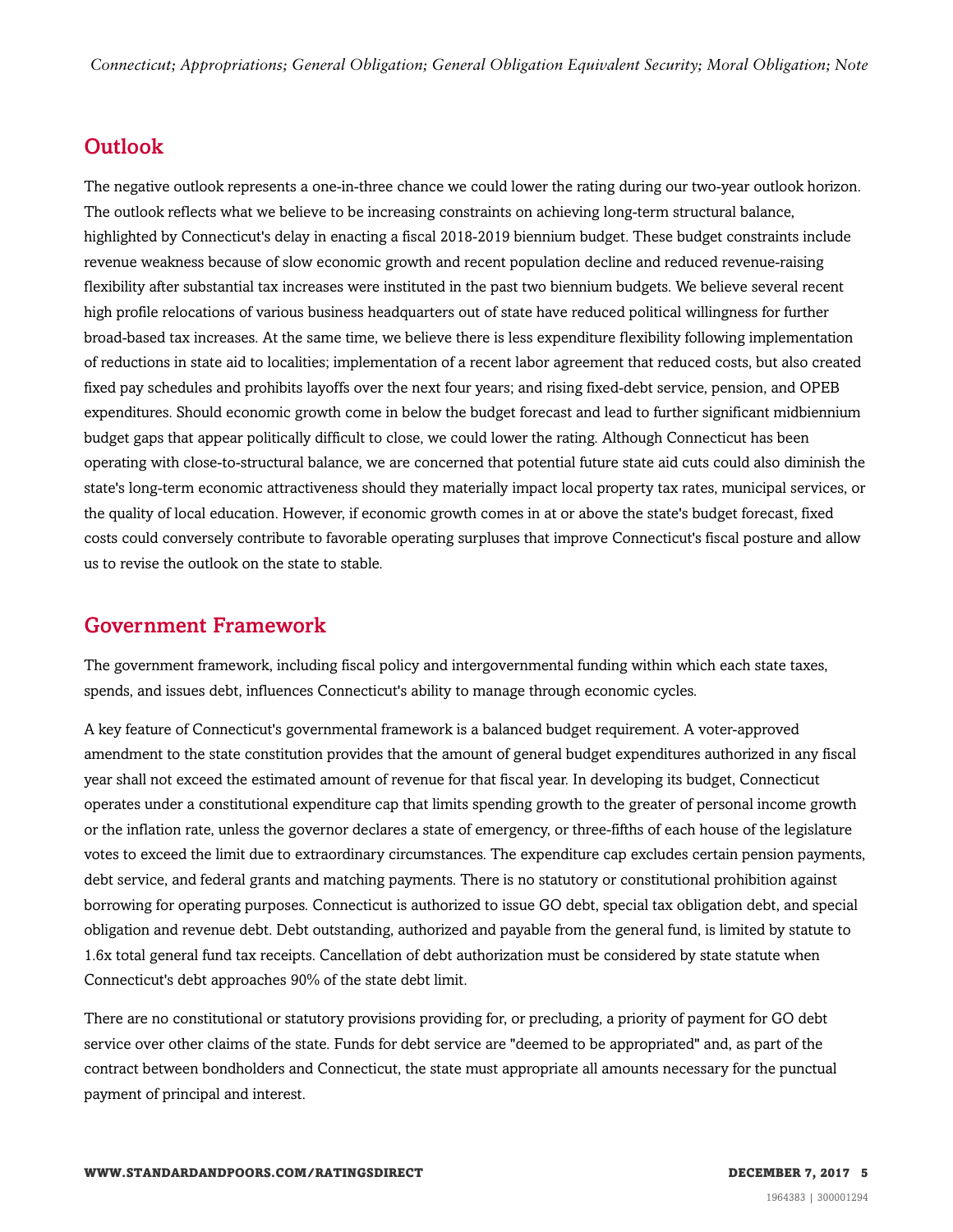Connecticut, which is not a voter-initiative state, has the autonomy to raise taxes and has adjusted its tax structure over time. It has relatively broad service responsibilities with about 28% of 2017 budgetary expenditures tied to education funding and other resources shared with local government units. Although it has legal flexibility to adjust funding to local governments, we believe it might be politically difficult to make large municipal aid cuts, in light of the recent four-month budget impasse following large proposed cuts in municipal aid by the governor. The state has previously avoided sharp midyear reductions in these areas in recent years. (In Connecticut, municipalities are in charge of K-12 education.) A recent court case, currently on appeal, has ruled that Connecticut's method of funding schools is unconstitutional under the state's constitution. However, the court ruled that the state was providing adequate overall funding, but not distributing school aid in an equitable manner. The court case is still ongoing.

On a scale from '1.0' (strongest) to '4.0' (weakest), S&P Global Ratings assigned a '1.9' score to Connecticut's governmental framework.

#### <span id="page-5-0"></span>Financial Management

#### Financial management assessment: Strong

State statutes and internally developed policies guide budget management, long-term financial planning, capital planning, debt management, and investing.

We consider Connecticut's management practices strong under our financial management assessment (FMA) methodology. An FMA of strong indicates that, in our opinion, practices are robust, well embedded, and likely sustainable.

Beginning Oct. 15, 2009, the Office of Policy and Management (OPM) and the legislature's Office of Fiscal Analysis (OFA) have been required by statute to issue consensus revenue estimates each year. An update to the estimate is required by Nov. 10, Jan. 15, and April 30 of each year, and must cover a five-year period. In addition to its internal resources, Connecticut bases its revenue estimates for budget forecasting on a number of outside data sources and economic forecasting firms. The state's long-term financial planning includes a three-year forecast for the legislature in addition to the biennial budget. The financial plan is updated annually and submitted to the legislature by Nov. 15.

The state also produces a five-year capital improvement plan as part of the November update. State statutes require monthly revenue and expenditure forecasts measured against the budget. The OPM and the Office of the Comptroller generate monthly reports projecting year-end surpluses or deficits. State statutes also prescribe investment of state funds. Dedicated staff monitors investments and generates monthly reports. Connecticut also holds quarterly meetings with the investment advisory commission. The state has a swap management policy and other debt policies that guide amortization and issuance. Connecticut statute authorizes a budgetary reserve fund at a maximum of 15% of general fund appropriations (raised from 10% in the recent legislative session). The statute prescribes that the state must transfer all unappropriated general fund surpluses into the budget reserve fund, and that the fund can only be drawn on to fund operating deficits. However, the budgetary reserve was at 1.1% of expenditures at the end of fiscal 2017, and we believe it will remain near this level during the current biennium.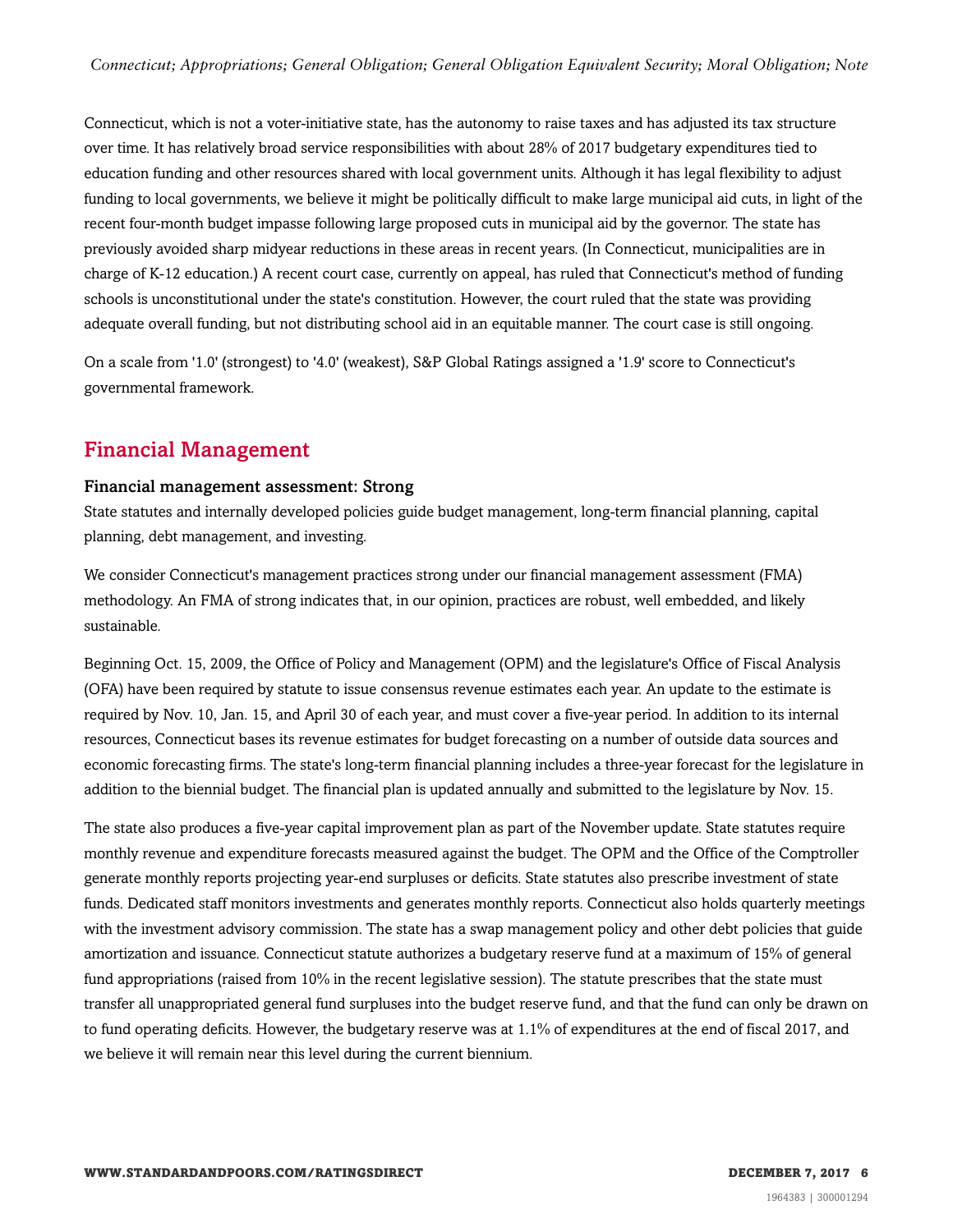# <span id="page-6-0"></span>Budget Management Framework

Connecticut maintains a formal schedule for updating revenues and expenditures on a monthly basis, and this is done by both OPM and the comptroller. If the comptroller reports a projected general fund deficit of greater than 1%, the governor is required to file a deficit mitigation plan. Although the governor might reduce appropriations, this is limited to 5% of total appropriations and 3% of any fund, with any additional reductions requiring legislative approval. Legislative deliberation relating to interim budget adjustments has contributed to a delay in addressing budget gaps at times. The state is allowed to end the year in a deficit, which has periodically been addressed with deficit bonds. However, statutory provisions provide that any new budget deficit after fiscal 2013 must be funded in the ensuing fiscal year budget. Gap-closing solutions in previous bienniums have relied on significant nonrecurring measures and structural solutions.

On a scale from '1.0' (strongest) to '4.0' (weakest), S&P Global Ratings assigned a score of '2.0' to Connecticut's financial management.

## <span id="page-6-1"></span>Economy

The state continues to maintain strong income levels, although Connecticut's population has dropped in each of the past three years and its economy has been growing slowly since the Great Recession.

Connecticut experienced a 0.5% loss in population from 2013-2016, to 3.58 million, including a 0.2% loss in 2016. Its 10-year compound annual population growth rate was 0.17%, compared with 0.80% for the nation, according to the U.S. Census Bureau. However, the state's age dependency ratio of nonworking age population-to-total population of 59.1% was slightly better than that of the nation's 61.3% in 2016.

The state's average seasonally adjusted unemployment rate in 2016 was 5.1% versus 4.9% for the U.S., according to the federal Bureau of Labor Statistics (BLS). The preliminary state unemployment rate in October 2017 was 4.5%. We believe the state's economy exhibits some moderate cyclicality due to exposure to the financial sector. IHS Markit has reported that the important financial industry, with its well-paying jobs, shrank from 2008-2014, before increasing 1.1% in 2015, holding steady in 2016, and increasing 1.5% year-over-year as of October 2017. In 2016, the well-paying financial activities sector comprised 7.7% of state payroll employment, compared with 5.7% for the nation, according to the BLS. Other major sectors include education and health services (19.6% for the state compared with 15.7% for the U.S.); trade, transportation, and utilities (17.8% for the state, 18.9% for the U.S.); government (14.1% for the state, 15.7% for the U.S.); professional and business services (13.0% for the state, 13.9% for the U.S.); and manufacturing (9.3% for the state, 8.5% for the U.S). Key employers include Sikorsky Aircraft Corp., Electric Boat (maker of nuclear submarines), Pratt & Whitney, Yale University, and Foxwoods Resort Casino, as well as insurance companies and financial sector firms. Jackson Laboratories agreed to build a \$1.1 billion research facility in 2011. Recently, General Electric decided to move its headquarters to Boston, while Aetna Inc. (which might be bought by CVS Health) has announced a move of its headquarters from Hartford to New York City.

Connecticut income levels are strong in our opinion. State per capita income of \$69,311 in 2016 was 141% of that of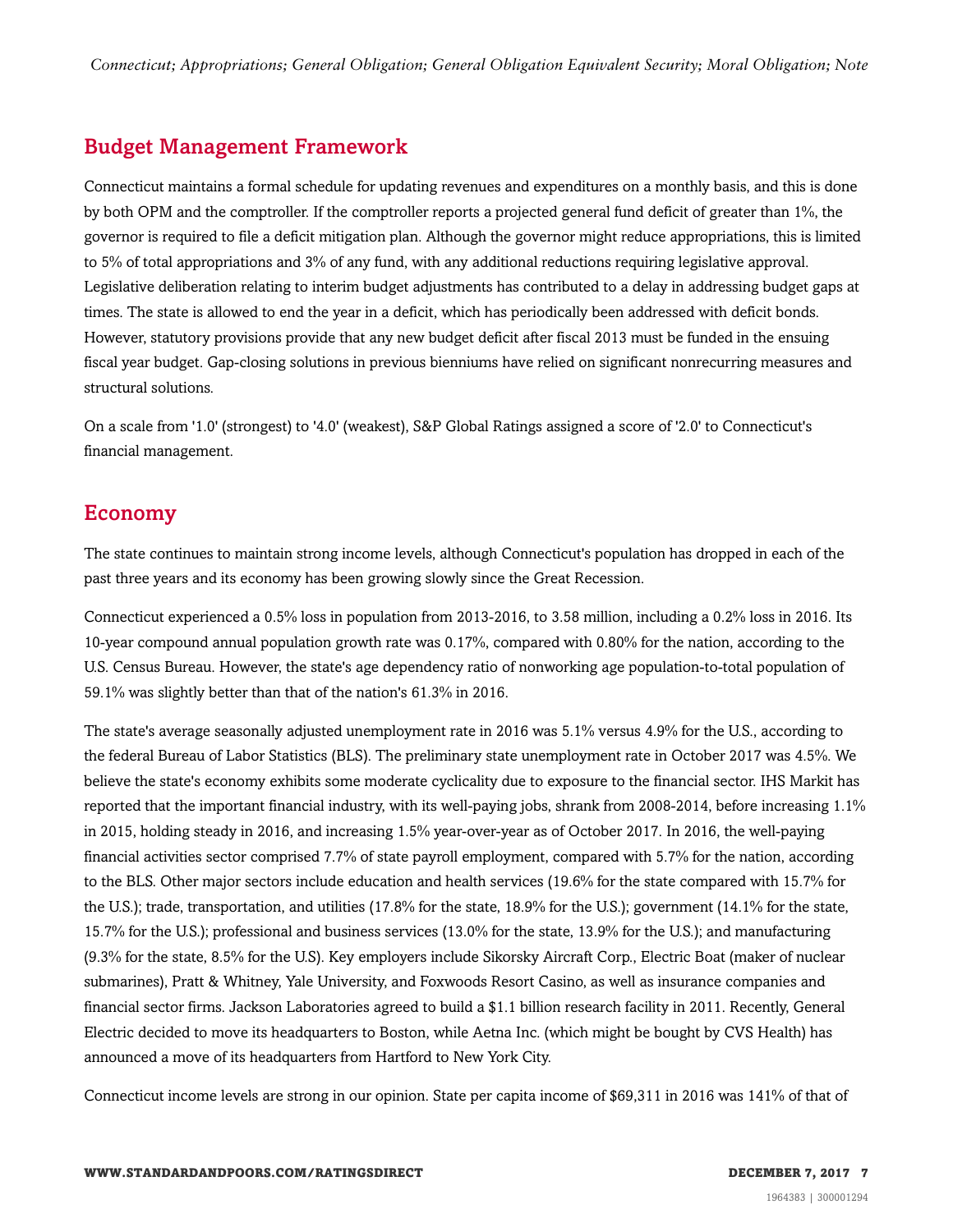the U.S., and GDP per capita of \$73,643 in 2016 was 129% of that of the nation. However, GDP growth has been below that of the U.S. for some time. One-, five-, and 10-year compound annual state GDP growth rates were 0.96%, 0.20%, and negative 0.28%, respectively, compared with 1.54%, 1.96%, and 1.14% for the nation. Connecticut also experienced greater decline in GDP than the nation during the recession, although annual growth was stronger than that of the U.S. in 2007 and 2008 before the recession.

IHS Markit forecasts nominal personal income growth of 1.6% in calendar 2017, 3.2% in 2018, and 4.0% in 2019. Midyear revenue shortfalls against budget in recent years were attributable in part to a downsizing in Connecticut's forecast total personal income tax growth rate and capital gains tax among wealthy individuals.

<span id="page-7-0"></span>On a scale from '1.0' (strongest) to '4.0' (weakest), S&P Global Ratings assigned a '2.2' to Connecticut's economy.

#### Budgetary Performance

State statutes create what we view as a favorable budget reserve fund structure from a legal standpoint, although since fiscal 2014 Connecticut has allowed reserves to be drawn down to what we view as minimal levels, with no plans to replenish reserves through at least fiscal 2019, based on legislative and executive budget proposals. The budget reserve was \$212.9 million at fiscal year-end 2017, or 1.2% of expenditures. In fiscal 2017, the state had to make \$164 million of midyear budget corrections, primarily due to weak income tax growth in capital gains, an ended afterward with a small \$22.7 million operating deficit, covered by a transfer from the state's BSF.

Connecticut originally estimated it would need to close a fiscal 2018 general fund budget gap of about 13% of revenues before budget-closing actions. Since then, a new labor agreement and cuts to local aid and higher education have decreased costs. The new labor agreement cuts employee benefits and freezes salaries for two years and provides significant 2018-2019 biennium budget savings. However, in our view it reduces state expenditure flexibility by also prohibiting layoffs through fiscal 2021 and locking in 3.5% salary increases in each of fiscal years 2020 and 2021, although the state could still somewhat reduce labor costs through attrition.

State statutes authorize the BSF's maximum level at 15% of general fund appropriations (raised from 10% in the last legislative session). However, at fiscal year-end 2017, the BSF held an amount equal to about 1.2% of 2017 general fund spending, and we anticipate similar BSF levels during the current biennium.

We consider Connecticut's liquidity as good. The state reported a total cash position of \$1.5 billion as of Nov. 18, 2017. Connecticut projects a weekly cash position that runs throughout each current fiscal year, and currently projects generally from \$1.5 million-\$2.6 billion in week ending cash, with the exception of this December when delayed bonding for capital projects, as a result of the late state budget, is expected to temporarily cause the total available cash to dip to \$830 million.

The state sold \$560 million in GAAP funding bonds in fiscal 2014 to improve its fiscal year-end general fund balance on a GAAP basis, which helped boost liquidity and allowed Connecticut to transition into GAAP-based budgeting. However, the fiscal 2016 showed a large increased divergence between budgetary unreserved fund balances (\$116.1 million) and the GAAP unreserved balance (negative \$998.9 million), primarily due to increased payables not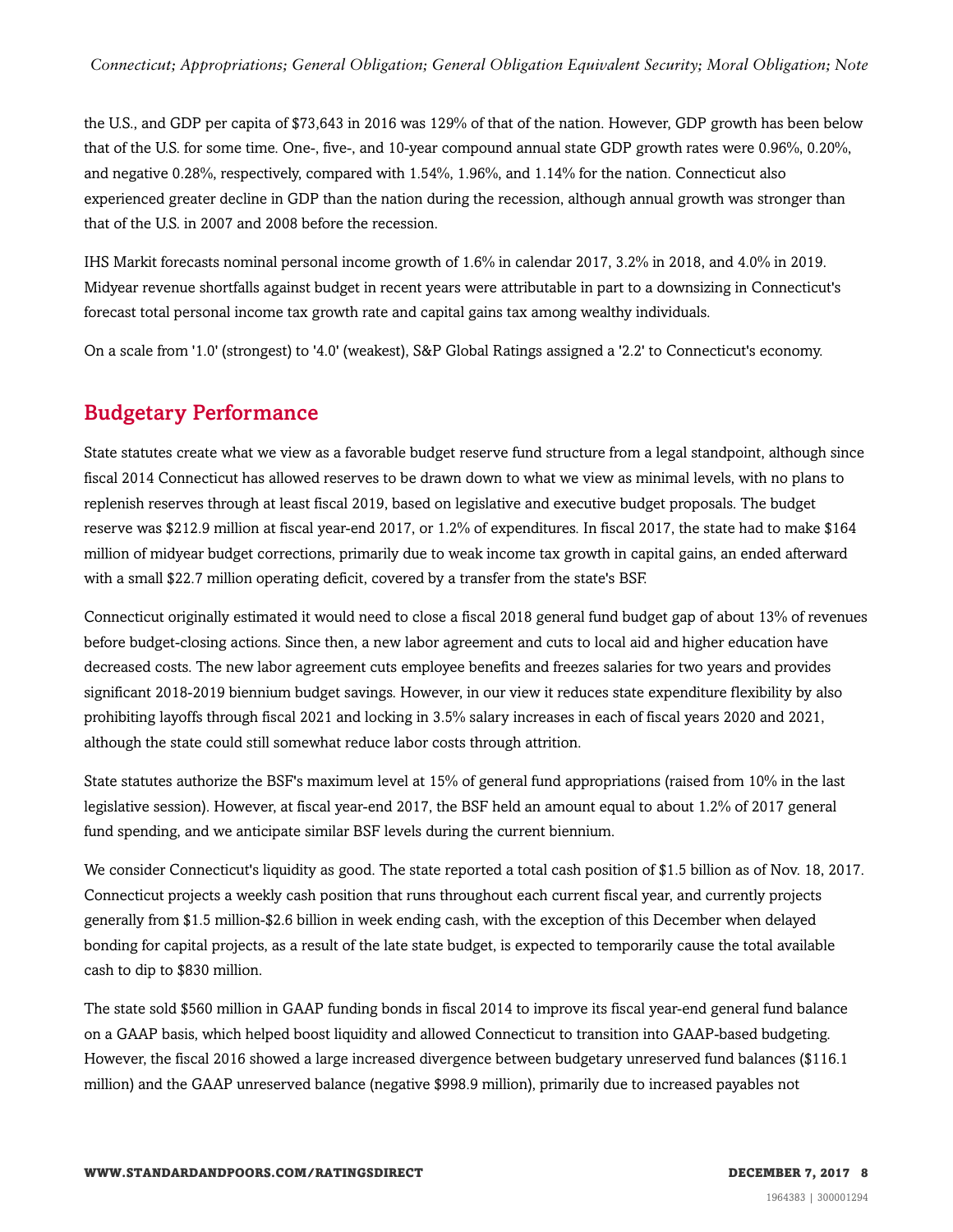recognized under budgetary accounting. As part of proposed fiscal 2018-2019 budget balancing proposals, certain costs relating to the transition to GAAP, have been delayed.

In previous years, Connecticut had been able to access external debt markets to sell deficit funding bonds when it ended in a deficit budgetary position in order to maintain adequate liquidity. The state has no current plans for external cash flow borrowing.

We consider Connecticut to have a diverse revenue mix. On a budgetary basis, 51% of fiscal 2017 total general fund revenues were derived from personal income tax, while 24% came from sales tax.

The state has had a history of making timely midyear budget adjustments, including multiple midyear allotment rescissions imposed by the governor in fiscal 2015, and another rescission in September of that fiscal year to close fiscal 2016 projected midyear gaps, as well as additional legislatively enacted adjustments in December 2015 and March 2016. At the end of fiscal 2016, the legislature passed fiscal 2017 budget cuts of \$847.2 million, and additional revenue measures of \$136.3 million. Fiscal 2017 ended with a \$22.7 million general fund operating deficit, or 0.1% of expenditures.

Connecticut uses consensus revenue forecasting to produce a five-year revenue forecast for budgeting purposes. We believe the state has substantial legal authority to cut expenditures, but cyclical revenue trends and high costs in such areas as pension and OPEB may somewhat limit state flexibility. Connecticut considers OPEB benefits as a contractual right of employees.

We believe state budgetary performance has shown cyclical trends, with the state at times issuing deficit financing notes. The state's deficit financing economic recovery notes from the last recession will mature on Jan. 1, 2018, relating to an original deficit financing of \$915.8 million in 2009. State reserve levels over time indicate cyclical financial performance. The state's BSF was as high as 8.0% of general fund appropriations at fiscal year-end 2008, before dropping to 0.6% at fiscal year-end 2010, and rising most recently to 3.0% at fiscal year-end 2014. Fiscal 2017 ended with a 1.1% balance.

Connecticut estimates that one-time revenue in its originally enacted 2016 budget totaled about 0.8% of budgeted revenues, while we estimate midyear adjustments increased one-time items by about another 0.8%. The state estimated only about 2% of fiscal 2017 revenues consisted of one-time items following passage by the legislature of midbiennium revisions, while the state estimates one-time budget items of only 0.9% of budget in fiscal 2018.

The 2018-2019 consensus revenue forecast projects an economic growth rate for personal income tax (PIT) growth in fiscal 2018 of 2.1% for withholding, and negative 1.5% for estimates and finals (including capital gains tax), compared with IHS Markit's projected personal income growth forecast of 1.6% for the full calendar 2017 and 3.2% in calendar 2018. PIT has been particularly difficult to forecast in recent years due to the progressive nature of the state income tax, the dependence on top taxpayers, and the proportion of variable capital gains tax realized by top taxpayers. The state has attributed recent years' less-than-forecasted revenue largely to fluctuation in capital gains tax. In our view, a degree of dependence on top taxpayers, who contribute a greater share of capital gains tax, contributes to cyclicality. The state estimates that millionaires comprising 0.7% of income tax filers contributed 30.4% of total state income tax collections in 2015.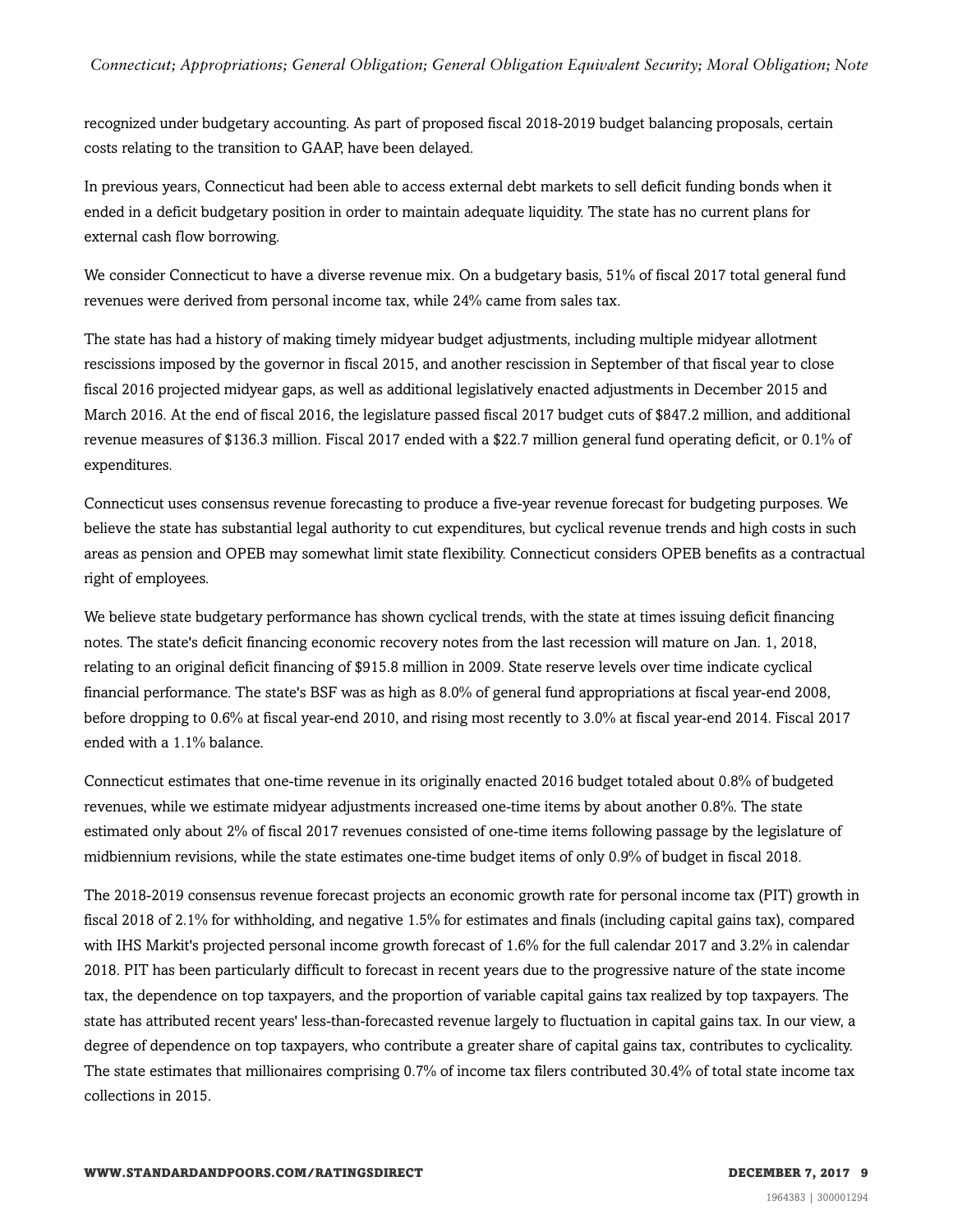A positive inclusion in budgets since fiscal 2012 has been full funding of the annual actuarially required state retirement system pension contribution, which we calculate at a relatively low 46% on a combined actuarial GAAP basis, using GASB 68 accounting as of the last 2017 GASB valuation. Recent, more conservative actuarial return assumptions have lowered funded ratios. The state employees system currently assumes a 6.9% return assumption, in conjunction, however, with what we see as an aggressive payroll growth assumption of 3.5% per year and a static mortality projection. The teachers' retirement system has also lowered its assumed rate of return from 8.5% to 8.0%.

On a GAAP basis, the most recent audited fiscal year (2016) ended with a \$424 million decline in the total general fund balance position (which includes the BSF) to a negative \$614 million, or negative 3.3% of general fund expenditures and transfers out. This represents a worsening from a negative \$190 million total general fund balance position at fiscal year-end 2015, or negative 1.0% of general fund expenditures and transfers out. The unreserved general fund balance was negative \$998.9 million.

On a scale from '1.0' (strongest) to '4.0' (weakest), S&P Global Ratings assigned a score of '2.0' to Connecticut's budgetary performance.

## <span id="page-9-0"></span>Debt And Liabilities

In our opinion, Connecticut's debt burden is high by all measures when compared with that of state peers, in part reflecting debt issued for education and other programs that might be handled at the local level of government in other states. It also includes previous debt issued for state pension liabilities.

We calculate that Connecticut's approximately \$22.3 billion in GO and tax-supported debt at fiscal year-end 2016 puts the state's total tax-supported debt per capita at about \$6,235, a level we consider high. Debt levels have been rising, although we expect them to stabilize as the state reaches its debt cap, and GO debt has declined temporarily recently due to lack of debt issuance as a result of the delayed budget. We calculate debt to personal income as high at 9.0% at fiscal year-end 2016, and tax-supported debt service also high at 13.1% of total GAAP general governmental expenditures, less federal revenue and restricted grants. Tax-supported debt includes GO debt, capital leases, and special tax-supported transportation bonds.

The state's transportation infrastructure program is planned to remedy perceived underinvestment in transportation infrastructure in previous years. The program will take a number of years to ramp up, requiring the hiring of new engineers in the department of transportation and new design work and environmental permits. The new program involves up to \$6.6 billion of additional state bonding in the initial five years, consisting mostly of transportation fund-secured bonds, and a small portion of new GO bonding. The potential exists for substantial further bonding beyond the initial five-year period, pending approval of future related new revenue, although the transportation program also has the potential to get cut back as the result of state budget stress.

On a positive note, at fiscal year-end 2016 the amortization of tax-backed debt outstanding remained rapid at 65% in 10 years under our calculation. Connecticut's debt profile was largely in fixed-rate obligations, with approximately 11% of state GO debt outstanding in 2016, the last audited year, consisting of variable-rate debt. The state terminated a \$280 million interest rate swap agreement on March 1, 2015, and currently has only \$20 million remaining exposure to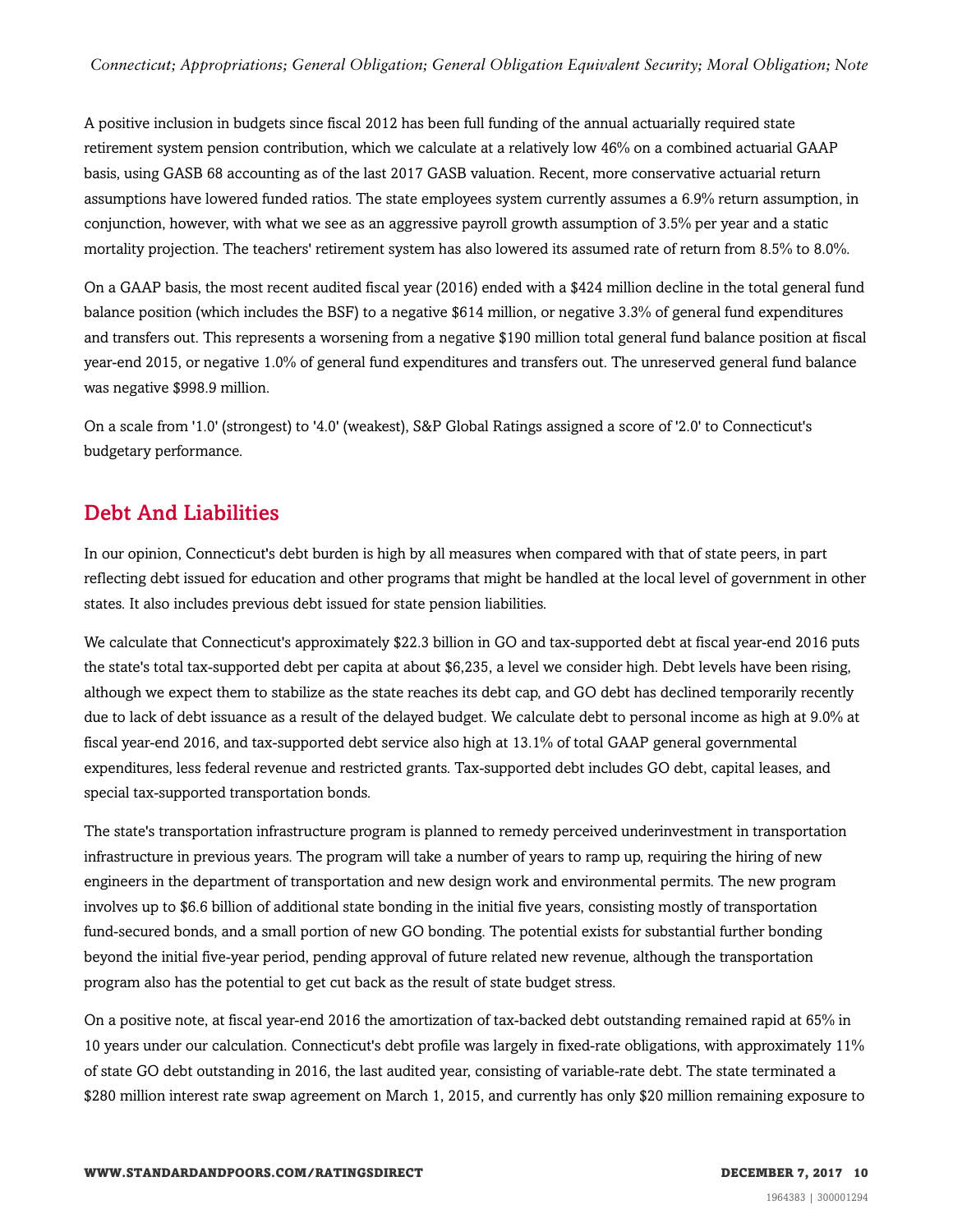swap agreement risk in our opinion. It recently sold a \$300 million variable-rate direct placement GO bond, and a \$135 million direct placement variable-rate GO refunding. However, we do not believe the direct placement debt poses a significant contingent risk, as it does not allow debt acceleration in the event of a default.

On a combined basis, the state's retirement systems had a 45.7% GASB 68-funded ratio at fiscal year-end 2017, improved from 41.4% at fiscal year-end 2016 because of the result of strong investment returns in the most recent year.

Because almost all state pension plan liabilities are attributable to either state employees or state-funded teacher pension plans, GASB 68's accounting breakout of the state-only liability does not appreciably change overall state pension liabilities compared to the state's actuarial report. The State Employees' Retirement Fund (SERF) has recorded a significant net pension liability of \$21.1 billion and a 36.3% GASB 68-funded ratio as of June 30, 2017, improved from 31.7% the year before in part due to a 14.3% fiscal 2017 investment return, and the teachers' system had a net pension liability of \$13.5 billion and a 55.9% GASB 68-funded ratio as of June 30, 2017, up from 52.3% the year before.

The state has also released non-GAAP actuarial reports as of a June 30, 2017, valuation. The actuarial valuations, using a market valuation of assets, show the five-year pension investment returns have been 8.6% through September 2017. The report also shows that SERF's higher unfunded liabilities as the result of the lower rate of return assumption were offset to some degree by a change to a longer 25-year amortization period for the unfunded liability from 17 years. This change to the amortization period will go into effect for the fiscal year ending June 30, 2018.

Connecticut did not fund the full actuarial annual required contribution (ARC) in fiscal years 2008-2011, but has effectively funded the full ARC/actuarially determined contribution (ADC) since. The SERF previously used the projected unit credit actuarial cost method, which is not aligned with the GASB standards, but a recent agreement with employee unions will switch SERF to the GAAP-compliant entry age normal actuarial method. The change in rate of return assumptions and move to entry age normal valuations is expected to help amortize the unfunded liability in the future, even though annual state contributions are expected to continue to increase in the next several years because of the recent agreement (see "Connecticut's Recent Pension Agreement With Unions Could Be Mildly Positive For the State," published Jan. 23, 2017). As a result, of previous underfunding, investment underperformance, and implementation of a more conservative actuarial return assumption, unfunded liabilities to personal income is what we view as high at 13.9%, although improved from 15.0% the year before due to strong investment performance.

The state's pension bond sale in 2008 contained a covenant to maintain full ARC/ADC funding for the teachers' pension system, and we anticipate that Connecticut will continue to fully fund the ADC for both the SERF and the teachers' system, although part of the contribution could be made to come from local governments. However, in recent years pension contributions have not been greater than the sum of pension service costs, interest costs, and the amortization component.

Connecticut's OPEB liability is significant compared with that of other states (see "Rising U.S. State Post-Employment Benefit Liabilities Signal An Unsustainable Trend," published Sept. 7, 2016), but recent actions to reduce the liability and pre-funding of an OPEB trust have resulted in a relatively stabilized unfunded liability. The unfunded OPEB was \$21.9 billion for the combined OPEB in the most recent SERF valuation as of June 30, 2015, and the teachers' system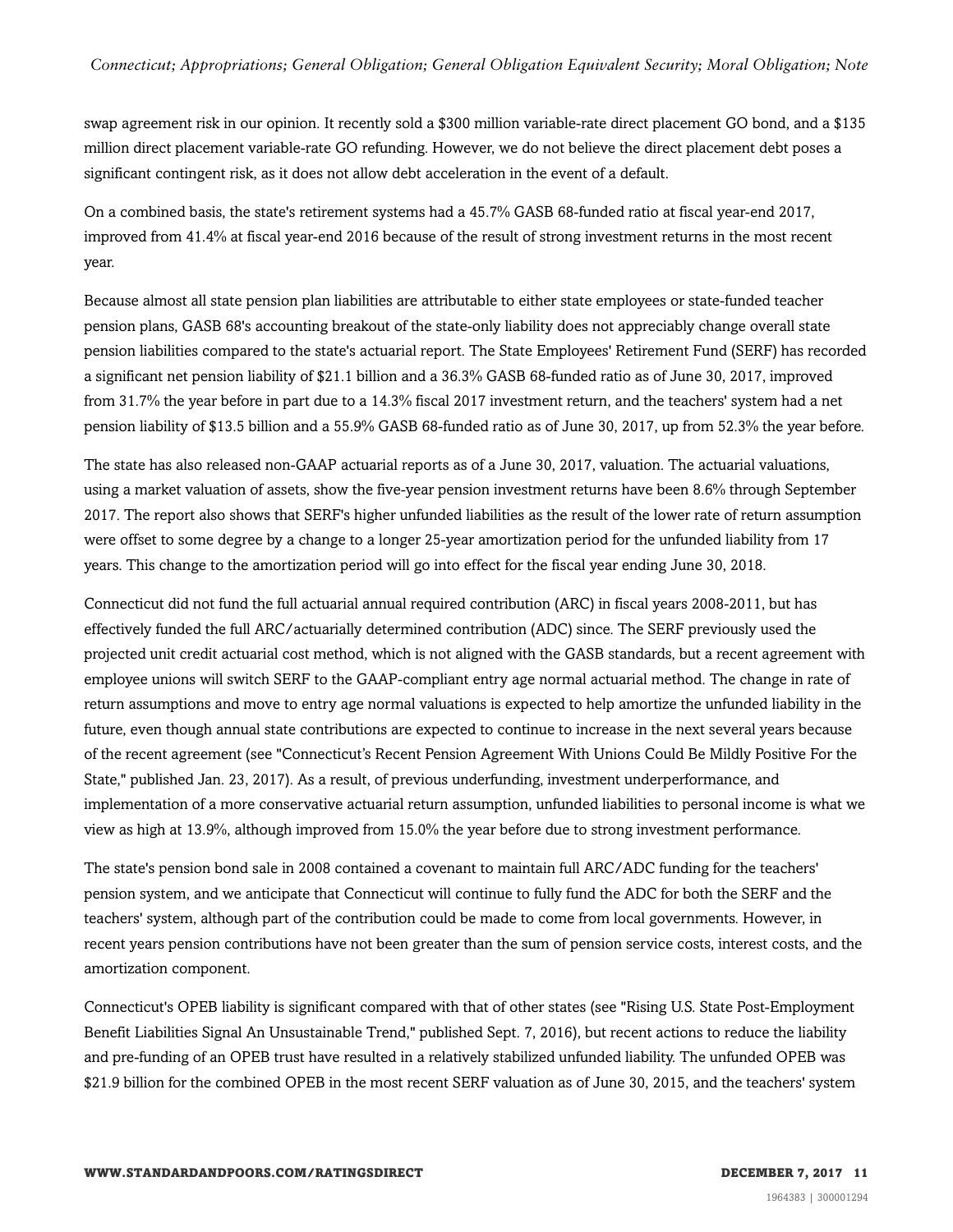valuation as of June 30, 2016, or \$6,120 per capita. Connecticut's OPEB trust fund is currently small at \$230 million, but the state is scheduled to make increased contributions in fiscal 2018, beginning with a \$132.6 million step-up matching contribution to equal increased employee contributions. Pay-as-you-go costs for funding state employee retiree health costs were \$566.4 million in fiscal 2016, which was in contrast to the sizable \$1.6 billion actuarial annual OPEB cost in 2016.

The unfunded state employee OPEB liability had been a larger \$26.6 billion at June 30, 2008. The lower liability is attributable to a change in the discount rate due to the creation of a trust fund, lower liabilities resulting from changes in plan design negotiated with the State Employee Bargaining Agent Coalition, and various healthcare cost-containment initiatives. Before the plan changes and updated actuarial report, OPEB costs had been forecast to rise sharply, reaching approximately \$45 billion by fiscal 2017.

Connecticut is also statutorily required to fund one-third of teacher pension OPEB costs, plus the shortfall left after employer and employee contributions. The teachers' unfunded OPEB was \$3.0 billion as of June 30, 2016, almost unchanged from \$3.0 billion in 2012, with no assets in the OPEB trust fund relating to teachers' retirement health care.

On a scale from '1.0' (strongest) to '4.0' (weakest), S&P Global Ratings assigned a score of '3.5' to Connecticut's debt and long-term liabilities.

| Ratings Detail (As Of December 7, 2017)                      |                    |          |
|--------------------------------------------------------------|--------------------|----------|
| Connecticut GO                                               |                    |          |
| Long Term Rating                                             | A+/Negative        | Affirmed |
| Connecticut Hlth & Ed Fac Auth                               |                    |          |
| Long Term Rating                                             | A+/Negative        | Affirmed |
| Connecticut                                                  |                    |          |
| Long Term Rating                                             | A+/Negative        | Affirmed |
| Connecticut approp                                           |                    |          |
| Long Term Rating                                             | A/Negative         | Affirmed |
| Connecticut GO                                               |                    |          |
| Long Term Rating                                             | A+/Negative        | Affirmed |
| Connecticut GO                                               |                    |          |
| Long Term Rating                                             | A+/Negative        | Affirmed |
| Connecticut GO                                               |                    |          |
| Long Term Rating                                             | A+/Negative        | Affirmed |
| Connecticut GO                                               |                    |          |
| <b>Unenhanced Rating</b>                                     | A+(SPUR)/Negative  | Affirmed |
| Connecticut GO bnds ser 2016C due 05/15/2034                 |                    |          |
| Long Term Rating                                             | $A+/A-1/N$ egative | Affirmed |
| Connecticut GO bnds ser 2016E due 10/15/2017-2029, 2032-2036 |                    |          |
| Long Term Rating                                             | $A+$ /Negative     | Affirmed |
| <b>Unenhanced Rating</b>                                     | NR(SPUR)           |          |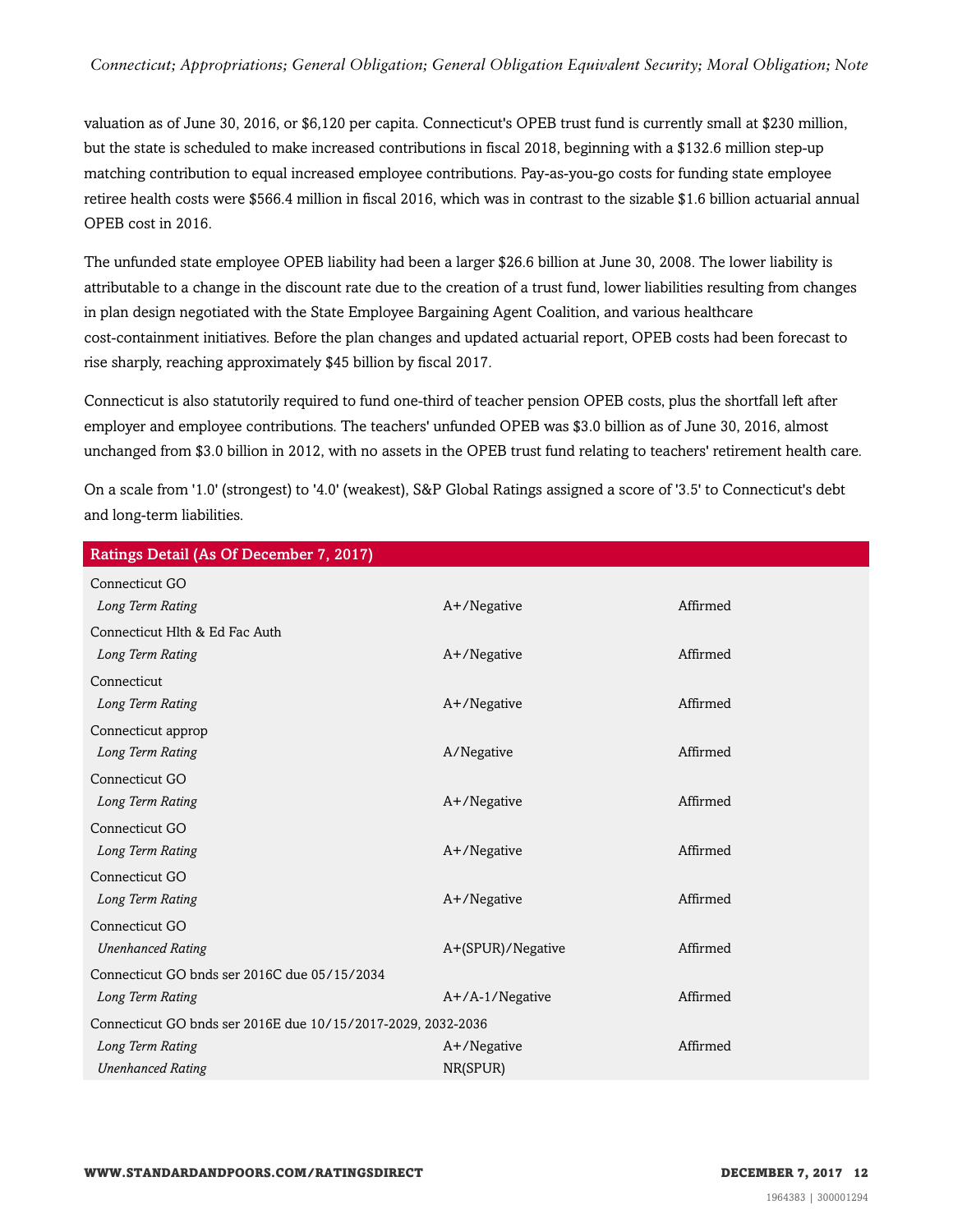| Ratings Detail (As Of December 7, 2017) (cont.)            |                   |          |
|------------------------------------------------------------|-------------------|----------|
| Connecticut GO (AGM)                                       |                   |          |
| <b>Unenhanced Rating</b>                                   | A+(SPUR)/Negative | Affirmed |
| Connecticut GO (AGM)                                       |                   |          |
| <b>Unenhanced Rating</b>                                   | A+(SPUR)/Negative | Affirmed |
| Connecticut GO (AGM)                                       |                   |          |
| <b>Unenhanced Rating</b>                                   | A+(SPUR)/Negative | Affirmed |
| Connecticut GO (AGM) (SECMKT)                              |                   |          |
| <b>Unenhanced Rating</b>                                   | A+(SPUR)/Negative | Affirmed |
| Connecticut GO (AGM) (SECMKT)                              |                   |          |
| <b>Unenhanced Rating</b>                                   | A+(SPUR)/Negative | Affirmed |
| Connecticut GO (AGM) (SECMKT)                              |                   | Affirmed |
| <b>Unenhanced Rating</b>                                   | A+(SPUR)/Negative |          |
| Connecticut GO (AGM) (SEC MKT)                             |                   | Affirmed |
| <b>Unenhanced Rating</b>                                   | A+(SPUR)/Negative |          |
| Connecticut GO (AGM) (SEC MKT)<br><b>Unenhanced Rating</b> | A+(SPUR)/Negative | Affirmed |
|                                                            |                   |          |
| Connecticut GO (AGM) (SEC MKT)<br><b>Unenhanced Rating</b> | A+(SPUR)/Negative | Affirmed |
|                                                            |                   |          |
| Connecticut GO (AGM) (SEC MKT)<br><b>Unenhanced Rating</b> | A+(SPUR)/Negative | Affirmed |
|                                                            |                   |          |
| Connecticut GO (AGM) (SEC MKT)<br><b>Unenhanced Rating</b> | A+(SPUR)/Negative | Affirmed |
| Connecticut GO (BAM)                                       |                   |          |
| <b>Unenhanced Rating</b>                                   | A+(SPUR)/Negative | Affirmed |
| Connecticut GO (BAM) (SECMKT)                              |                   |          |
| <b>Unenhanced Rating</b>                                   | A+(SPUR)/Negative | Affirmed |
| Connecticut GO (BAM) (SECMKT)                              |                   |          |
| <b>Unenhanced Rating</b>                                   | A+(SPUR)/Negative | Affirmed |
| Connecticut GO (BAM) (SECMKT)                              |                   |          |
| <b>Unenhanced Rating</b>                                   | A+(SPUR)/Negative | Affirmed |
| Connecticut GO (BAM) (SECMKT)                              |                   |          |
| <b>Unenhanced Rating</b>                                   | A+(SPUR)/Negative | Affirmed |
| Connecticut GO (BAM) (SECMKT)                              |                   |          |
| <b>Unenhanced Rating</b>                                   | A+(SPUR)/Negative | Affirmed |
| Connecticut GO (BAM) (SECMKT)                              |                   |          |
| <b>Unenhanced Rating</b>                                   | A+(SPUR)/Negative | Affirmed |
| Connecticut GO (BAM) (SECMKT)                              |                   |          |
| <b>Unenhanced Rating</b>                                   | A+(SPUR)/Negative | Affirmed |
| Connecticut GO (BAM) (SECMKT)                              |                   |          |
| <b>Unenhanced Rating</b>                                   | A+(SPUR)/Negative | Affirmed |
|                                                            |                   |          |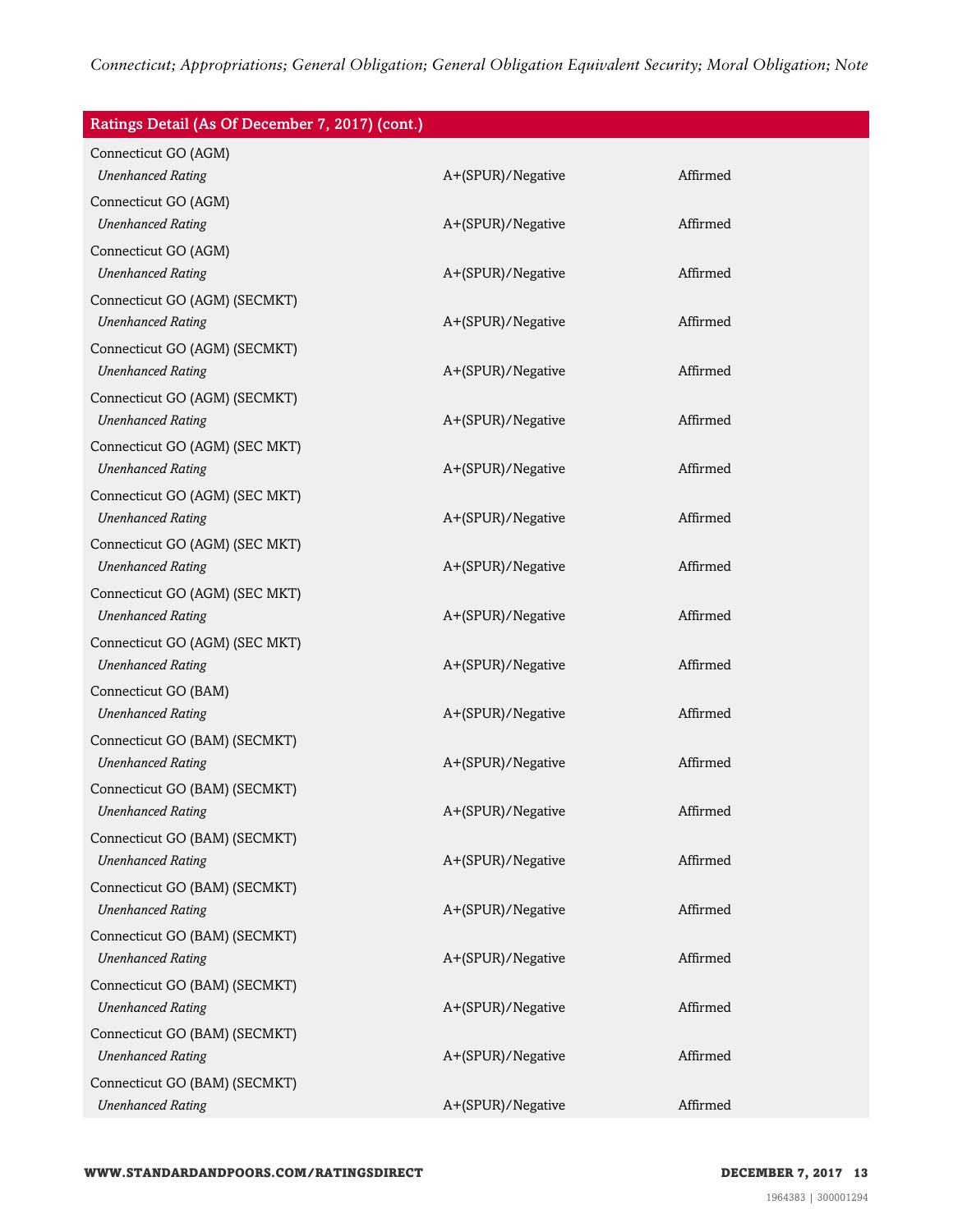| Ratings Detail (As Of December 7, 2017) (cont.)                                                                      |                     |          |
|----------------------------------------------------------------------------------------------------------------------|---------------------|----------|
| Connecticut GO (BAM) (SECMKT)                                                                                        |                     |          |
| <b>Unenhanced Rating</b>                                                                                             | A+(SPUR)/Negative   | Affirmed |
| Connecticut GO (BAM) (SECMKT)                                                                                        |                     |          |
| <b>Unenhanced Rating</b>                                                                                             | A+(SPUR)/Negative   | Affirmed |
| Connecticut GO (BAM) (SECMKT)                                                                                        |                     |          |
| <b>Unenhanced Rating</b>                                                                                             | A+(SPUR)/Negative   | Affirmed |
| Connecticut GO (BAM) (SECMKT)                                                                                        |                     |          |
| <b>Unenhanced Rating</b>                                                                                             | A+(SPUR)/Negative   | Affirmed |
| Connecticut GO (BAM) (SECMKT)                                                                                        |                     |          |
| <b>Unenhanced Rating</b>                                                                                             | A+(SPUR)/Negative   | Affirmed |
| Connecticut GO (BAM) (SEC MKT)                                                                                       |                     |          |
| <b>Unenhanced Rating</b>                                                                                             | A+(SPUR)/Negative   | Affirmed |
| Connecticut GO (BAM) (SEC MKT)                                                                                       |                     |          |
| <b>Unenhanced Rating</b>                                                                                             | A+(SPUR)/Negative   | Affirmed |
| Connecticut GO (FGIC)                                                                                                |                     |          |
| <b>Unenhanced Rating</b>                                                                                             | A+(SPUR)/Negative   | Affirmed |
| Connecticut GO                                                                                                       |                     |          |
| Long Term Rating                                                                                                     | A+/Negative         | Affirmed |
| Connecticut GO                                                                                                       |                     |          |
| Long Term Rating                                                                                                     | A+/Negative         | Affirmed |
| Connecticut GO                                                                                                       |                     |          |
| Long Term Rating                                                                                                     | A+/Negative         | Affirmed |
| Connecticut GO                                                                                                       |                     |          |
| Long Term Rating                                                                                                     | A+/Negative         | Affirmed |
| Connecticut GO                                                                                                       |                     |          |
| Long Term Rating                                                                                                     | A+/Negative         | Affirmed |
| <b>Connecticut GO</b>                                                                                                |                     |          |
| <b>Unenhanced Rating</b>                                                                                             | A+(SPUR)/Negative   | Affirmed |
| <b>Capital City Economic Dev Auth, Connecticut</b>                                                                   |                     |          |
| Connecticut                                                                                                          |                     |          |
| Capital City Economic Dev Auth (Connecticut) GOEQUIV                                                                 |                     |          |
| Long Term Rating                                                                                                     | A+/Negative         | Affirmed |
| Capital City Economic Dev Auth (Connecticut) GOEQUIV                                                                 |                     |          |
| Long Term Rating                                                                                                     | $A+/A-1/N$ egative  | Affirmed |
| <b>Connecticut Hlth &amp; Educl Facs Auth, Connecticut</b>                                                           |                     |          |
| Connecticut<br>Connecticut Hlth & Educl Facs Auth (Connecticut) rev bnds (Child Care Facs Prog) (ASSURED GTY)        |                     |          |
| <b>Unenhanced Rating</b>                                                                                             | BBB+(SPUR)/Negative | Affirmed |
| Connecticut Hlth & Educl Facs Auth (Connecticut) rev bnds (Connecticut) (Connecticut State Univ Sys Issue) ser J dtd |                     |          |
| 06/22/2011 due 11/01/2012-2031                                                                                       |                     |          |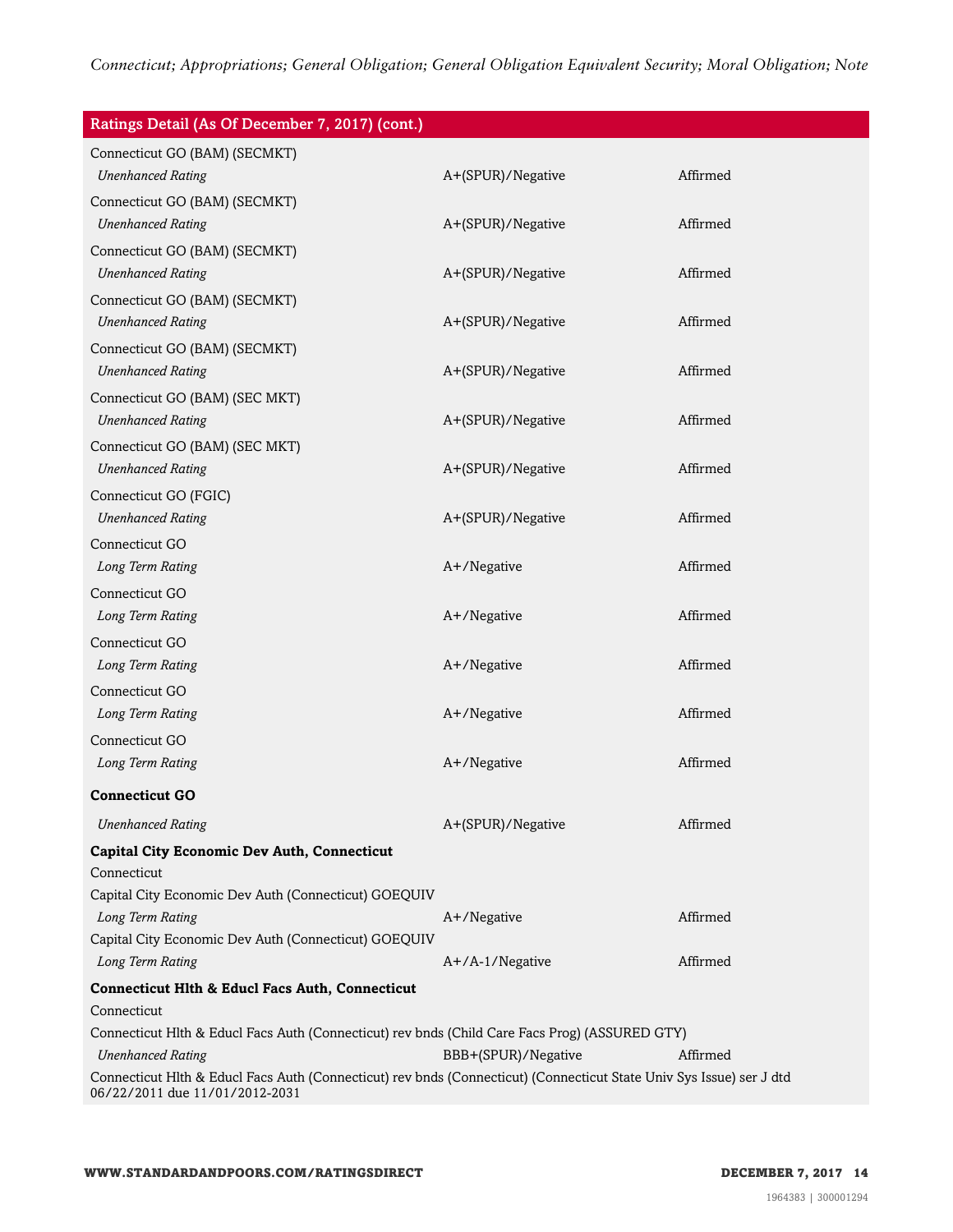| Ratings Detail (As Of December 7, 2017) (cont.)                                                                                                           |                   |          |
|-----------------------------------------------------------------------------------------------------------------------------------------------------------|-------------------|----------|
| Long Term Rating                                                                                                                                          | A+/Negative       | Affirmed |
| Connecticut Hlth & Educl Facs Auth (Connecticut) rev bnds (State Univ Sys Issue) ser D-1&2 dtd 03/15/2002 due<br>11/01/2003-2022                          |                   |          |
| Long Term Rating                                                                                                                                          | A+/Negative       | Affirmed |
| Connecticut Hlth & Educl Facs Auth (Connecticut) rev rfdg bnds (Connecticut) (Connecticut State University System Issue) ser<br>P-1 due 11/01/2036        |                   |          |
| Long Term Rating                                                                                                                                          | A+/Negative       | Affirmed |
| Connecticut Hlth & Educl Facs Auth (Connecticut) rev rfdg bnds (Connecticut) (Connecticut State University System Issue) ser<br>P-2 due 11/01/2035        |                   |          |
| Long Term Rating                                                                                                                                          | A+/Negative       | Affirmed |
| Connecticut Hlth & Educl Facs Auth (Connecticut) rev rfdg bnds (Connecticut) (Connecticut State Univ Sys Issue) ser K dtd<br>06/22/2011 due 11/01/2012-20 |                   |          |
| Long Term Rating                                                                                                                                          | A+/Negative       | Affirmed |
| Connecticut Hlth & Educl Facs Auth (Connecticut) rev rfdg bnds (Connecticut) (Connecticut St Univ Sys Issue) ser L dtd<br>04/04/2012 due 11/01/2012-2029  |                   |          |
| Long Term Rating                                                                                                                                          | A+/Negative       | Affirmed |
| Connecticut Hlth & Educl Facs Auth (Connecticut) state supported rev bnds                                                                                 |                   |          |
| Long Term Rating                                                                                                                                          | A/Negative        | Affirmed |
| Connecticut Hlth & Educl Facs Auth (Connecticut) APPROP                                                                                                   |                   |          |
| Long Term Rating                                                                                                                                          | A/Negative        | Affirmed |
| Connecticut Hlth & Educl Facs Auth (Connecticut) GOEQUIV                                                                                                  |                   |          |
| Long Term Rating                                                                                                                                          | A+/Negative       | Affirmed |
| Connecticut Hlth & Ed Fac Auth nsg home prog                                                                                                              |                   |          |
| Long Term Rating                                                                                                                                          | A+/Negative       | Affirmed |
| Connecticut Hlth & Ed Fac Auth (Connecticut) nsg home prog taxable                                                                                        |                   |          |
| Long Term Rating                                                                                                                                          | A+/Negative       | Affirmed |
| Connecticut Hlth & Ed Fac Auth (Connecticut) st univ sys issue                                                                                            |                   |          |
| Long Term Rating                                                                                                                                          | A+/Negative       | Affirmed |
| Connecticut Hlth & Ed Fac Auth rev bnds (Connecticut State Univ Sys Issue) ser D-2 dtd 03/15/2002 due<br>11/01/2020-2022                                  |                   |          |
| <b>Unenhanced Rating</b>                                                                                                                                  | A+(SPUR)/Negative | Affirmed |
| Connecticut Hlth & Ed Fac Auth (Connecticut) univ issue                                                                                                   |                   |          |
| <b>Unenhanced Rating</b>                                                                                                                                  | A+(SPUR)/Negative | Affirmed |
| <b>Connecticut Hsg Fin Auth, Connecticut</b>                                                                                                              |                   |          |
| Connecticut                                                                                                                                               |                   |          |
| Connecticut Hsg Fin Auth (Connecticut) state supported spl oblig bnds                                                                                     |                   |          |
| Long Term Rating                                                                                                                                          | A+/Negative       | Affirmed |
| Connecticut Hsg Fin Auth (Connecticut) state-supported spl oblig bnds (Connecticut)                                                                       |                   |          |
| Long Term Rating                                                                                                                                          | A+/Negative       | Affirmed |
| Connecticut Hsg Fin Auth (Connecticut) state-supported spl oblig bnds (Connecticut)                                                                       |                   |          |
| Long Term Rating                                                                                                                                          | A+/Negative       | Affirmed |
| Connecticut Hsg Fin Auth (Connecticut) state-supported spl oblig bnds (Connecticut)                                                                       |                   |          |
| Long Term Rating                                                                                                                                          | A+/Negative       | Affirmed |
| Connecticut Hsg Fin Auth (Connecticut) state-supported spl oblig bnds (Connecticut) (Amt)                                                                 |                   |          |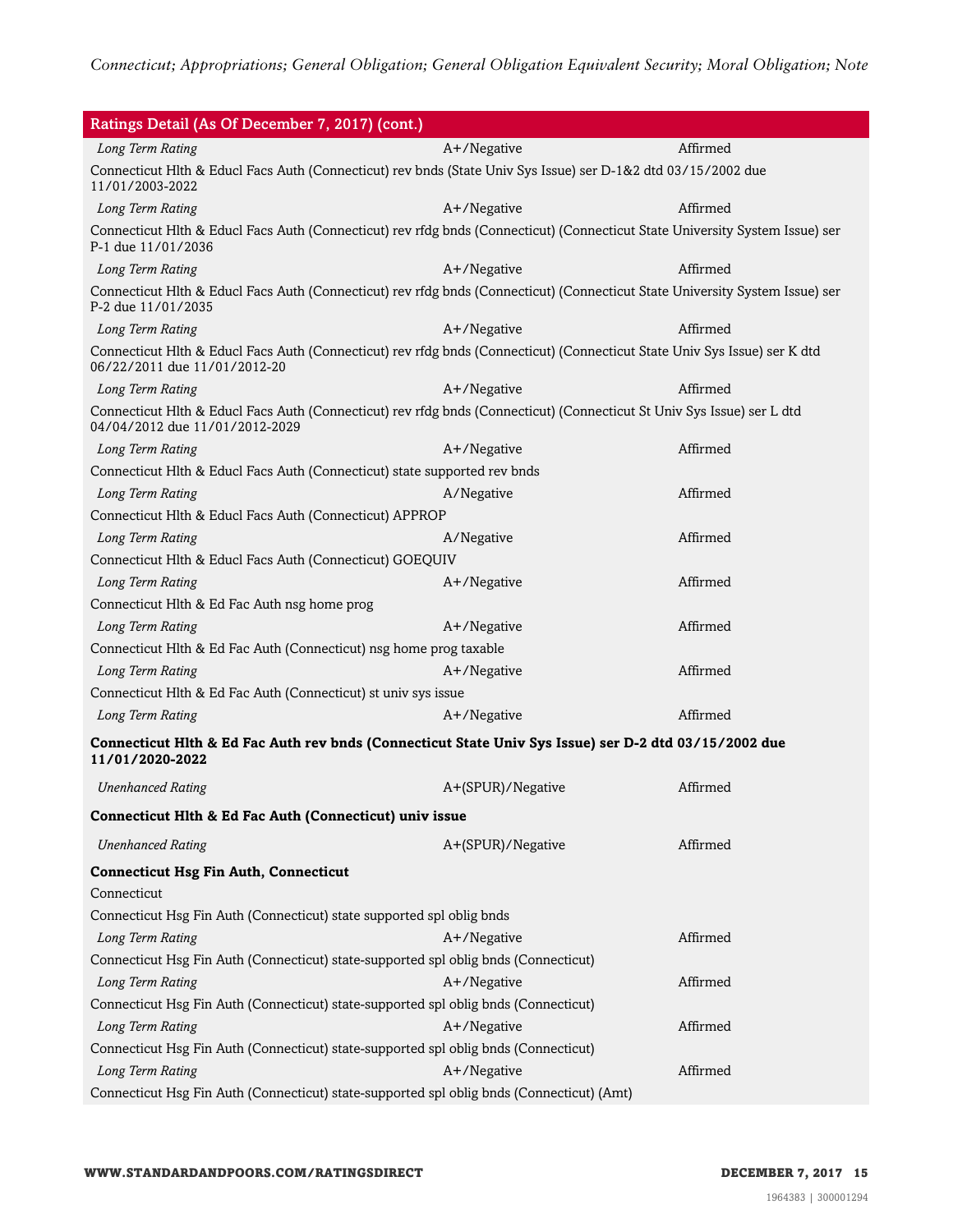| Ratings Detail (As Of December 7, 2017) (cont.)                      |                   |          |  |
|----------------------------------------------------------------------|-------------------|----------|--|
| Long Term Rating                                                     | $A+$ /Negative    | Affirmed |  |
| Connecticut Hsg Fin Auth spl needs hsg mtg fin prog                  |                   |          |  |
| <b>Unenhanced Rating</b>                                             | A+(SPUR)/Negative | Affirmed |  |
| <b>Connecticut Innovations Incorporated, Connecticut</b>             |                   |          |  |
| Connecticut                                                          |                   |          |  |
| Connecticut Innovations Incorporated (Connecticut) gen fd oblig bnds |                   |          |  |
| Long Term Rating                                                     | $A+$ /Negative    | Affirmed |  |
| <b>Connecticut Dev Auth (Connecticut) GO</b>                         |                   |          |  |
| <b>Unenhanced Rating</b>                                             | A+(SPUR)/Negative | Affirmed |  |
| Many issues are enhanced by bond insurance.                          |                   |          |  |